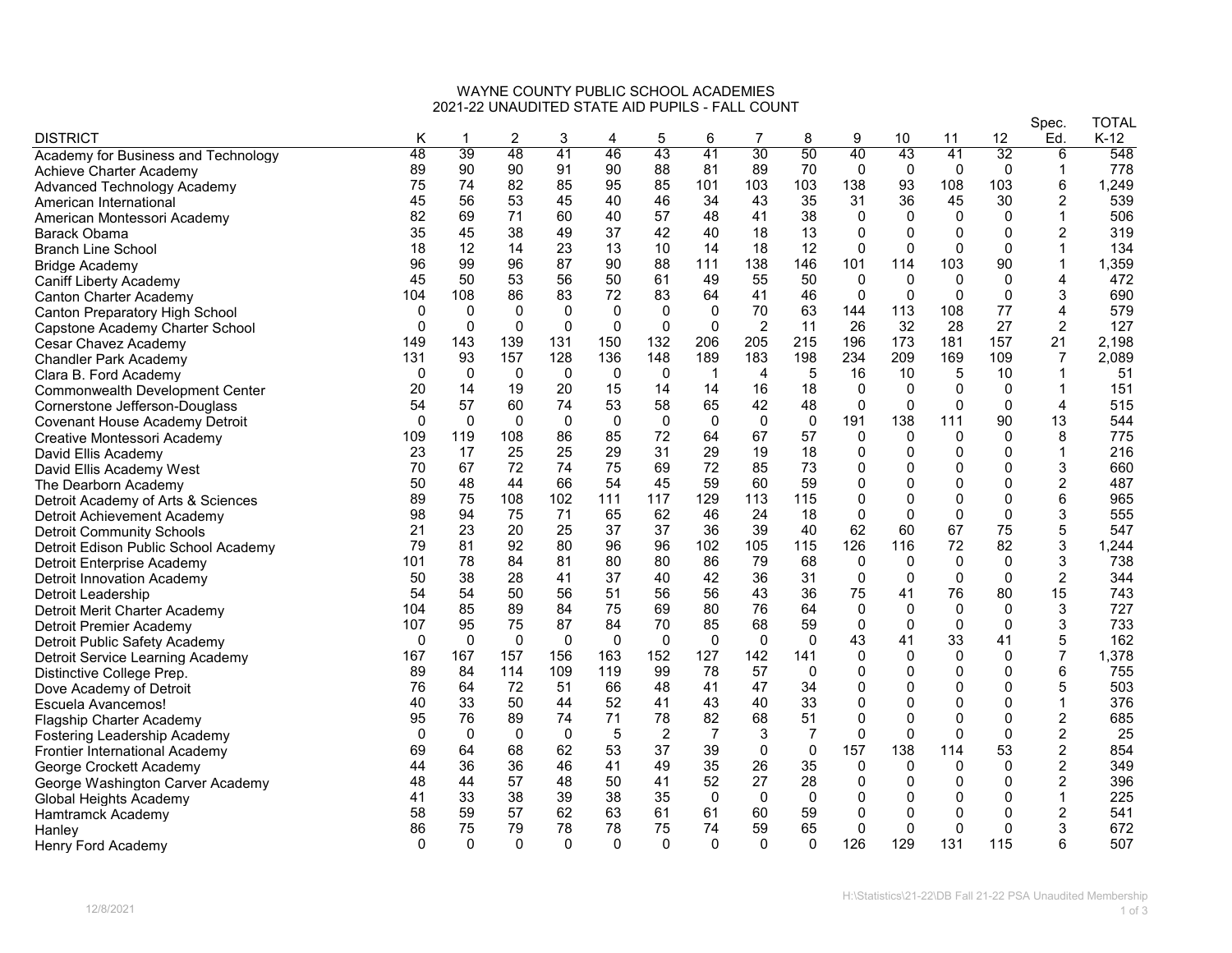## WAYNE COUNTY PUBLIC SCHOOL ACADEMIES 2021-22 UNAUDITED STATE AID PUPILS - FALL COUNT

|                                                     |          |                |             |                |                |             |                |          |                |                |                |                |                | Spec.                   | TOTAL  |
|-----------------------------------------------------|----------|----------------|-------------|----------------|----------------|-------------|----------------|----------|----------------|----------------|----------------|----------------|----------------|-------------------------|--------|
| <b>DISTRICT</b>                                     | Κ        |                | 2           | 3              |                | 5           | 6              | 7        | 8              | 9              | 10             | 11             | 12             | Ed.                     | $K-12$ |
| <b>Highland Park</b>                                | 30       | 31             | 36          | 28             | 31             | 27          | 29             | 30       | 25             | $\overline{0}$ | $\overline{0}$ | $\overline{0}$ | $\overline{0}$ | $\overline{2}$          | 268    |
| Hope Academy                                        | 48       | 45             | 53          | 52             | 52             | 51          | 44             | 45       | 46             | $\mathbf{0}$   | $\Omega$       | $\Omega$       | $\Omega$       | $\overline{\mathbf{c}}$ | 438    |
| Hope of Detroit Academy                             | 77       | 56             | 76          | 88             | 78             | 86          | 84             | 92       | 98             | 83             | 63             | 68             | 65             | 9                       | 1,024  |
| <b>Inkster Preparatory Academy</b>                  | 40       | 43             | 30          | 32             | 26             | 35          | 18             | 5        | $\mathbf{0}$   | $\Omega$       | 0              | $\Omega$       | 0              |                         | 229    |
| Ivywood Classical Academy                           | 84       | 84             | 60          | 56             | 58             | 56          | 52             | 50       | 0              | $\mathbf{0}$   | $\Omega$       | $\Omega$       | $\mathbf 0$    | 1                       | 500    |
| Jalen Rose Leadership Academy                       | $\Omega$ | $\Omega$       | 0           | 0              | $\mathbf{0}$   | 0           | 0              | $\Omega$ | 0              | 114            | 113            | 94             | 96             | 5                       | 421    |
| James and Grace Lee Boggs                           | 17       | 20             | 23          | 21             | 13             | 13          | 20             | 18       | 16             | $\mathbf{0}$   | 0              | $\Omega$       | $\mathbf{0}$   |                         | 161    |
| Joy Preparatory Academy                             | 40       | 40             | 27          | 24             | 23             | 21          | 9              | 16       | 13             | 0              | $\mathbf{0}$   | $\mathbf{0}$   | $\Omega$       | 1                       | 213    |
| Keystone Academy                                    | 90       | 83             | 78          | 78             | 75             | 69          | 63             | 61       | 62             | 0              | 0              | $\mathbf{0}$   | $\Omega$       | 3                       | 661    |
| Legacy Charter Academy                              | 83       | 87             | 88          | 80             | 75             | 86          | 82             | 78       | 75             | $\mathbf{0}$   | 0              | $\Omega$       | $\Omega$       | 3                       | 737    |
| Lincoln-King Adams-Young Academy                    | 65       | 52             | 99          | 77             | 62             | 70          | 68             | 68       | 83             | 171            | 141            | 154            | 144            | 16                      | 1,271  |
| MacDowell Preparatory Academy                       | 48       | 26             | 40          | 34             | 41             | 34          | 33             | 33       | 39             | $\mathbf{0}$   | $\Omega$       | $\mathbf 0$    | $\mathbf{0}$   | $\boldsymbol{2}$        | 329    |
| <b>Madison Carver Academy</b>                       | 67       | 47             | 68          | 79             | 65             | 70          | 77             | 62       | 62             | 0              | $\mathbf{0}$   | $\mathbf 0$    | 0              | $\overline{7}$          | 605    |
| Martin Luther King Jr. Educationa Center Academy    | 67       | 76             | 45          | 44             | 34             | 29          | 33             | 28       | 15             | 0              | 0              | $\mathbf 0$    | 0              | 0                       | 371    |
| Marvin L. Winans Academy of Performing Arts         | 32       | 35             | 29          | 27             | 34             | 30          | 36             | 42       | 33             | 0              | 0              | $\mathbf{0}$   | $\mathbf{0}$   | 1                       | 298    |
| Metro Charter Academy                               | 71       | 66             | 73          | 62             | 62             | 55          | 65             | 62       | 49             | 0              | O              | $\mathbf{0}$   | 0              | 3                       | 567    |
| Michigan Educational Choice Center                  | 40       | 29             | 30          | 19             | 31             | 30          | 23             | 22       | 27             | $\mathbf 0$    | 0              | $\mathbf 0$    | $\mathbf{0}$   |                         | 251    |
| New Paradigm College Prep                           | 30       | 24             | 25          | 26             | 22             | 26          | 23             | 15       | 29             | 0              | 0              | $\mathbf 0$    | $\mathbf 0$    | 1                       | 220    |
| New Paradigm Glazer-Loving Academy                  | 48       | 29             | 37          | 43             | 39             | 41          | 26             | 26       | 21             | 0              | $\Omega$       | 0              | $\mathbf 0$    | 1                       | 310    |
| New School High                                     | $\Omega$ | $\mathbf{0}$   | 0           | $\mathbf 0$    | $\mathbf{0}$   | 0           | $\Omega$       | $\Omega$ | $\mathbf 0$    | 12             | 11             | 13             | 10             | $\Omega$                | 46     |
| Oakland International Academy                       | 53       | 47             | 60          | 54             | 40             | 52          | 57             | 51       | 51             | 80             | 81             | 79             | 67             | 4                       | 774    |
| Old Redford Academy                                 | 82       | 67             | 88          | 76             | 86             | 90          | 90             | 69       | 94             | 120            | 121            | 91             | 118            | 12                      | 1,204  |
| Pathways Academy                                    | $\Omega$ | 0              | 0           | $\mathbf{0}$   | $\Omega$       | 0           | $\mathbf 0$    | 4        | $\overline{4}$ | 31             | 28             | 18             | 14             | 1                       | 99     |
| Pembroke Academy                                    | 121      | 41             | 35          | 45             | 21             | 23          | 12             | 18       | 15             | 0              | 0              | 0              | $\mathbf 0$    | 0                       | 331    |
| Plymouth Educational Center Charter School          | 53       | 59             | 44          | 44             | 59             | 43          | 55             | 41       | 38             | 0              | $\Omega$       | $\Omega$       | 0              | 3                       | 439    |
| Plymouth Scholars Charter Academy                   | 116      | 93             | 91          | 90             | 91             | 90          | 75             | 73       | 60             | 0              | 0              | $\mathbf 0$    | 0              | $\overline{c}$          | 779    |
| Quest Charter Academy                               | 106      | 81             | 85          | 79             | 76             | 75          | 85             | 88       | 77             | 0              | O              | $\mathbf{0}$   | $\mathbf 0$    | 5                       | 756    |
| Regent Park Scholars Charter Academy                | 100      | 97             | 85          | 76             | 79             | 73          | 65             | 61       | 52             | 0              | $\Omega$       | $\mathbf{0}$   | $\mathbf{0}$   | 3                       | 691    |
| <b>River Heights</b>                                | 17       | 21             | 22          | 15             | 17             | 26          | 17             | 9        | 17             | 0              | 0              | $\mathbf{0}$   | 0              | 2                       | 161    |
| Riverside Academy                                   | 58       | 62             | 64          | 66             | 54             | 65          | 67             | 57       | 67             | 72             | 67             | 58             | 28             | $\overline{2}$          | 787    |
| <b>Rutherford Winans Academy</b>                    | 24       | 20             | 26          | 22             | 33             | 20          | 23             | 17       | 12             | 0              | $\Omega$       | $\mathbf 0$    | 0              | $\mathbf{1}$            | 197    |
| Sigma Academy for Leadership & Early Middle College | 3        | $\overline{4}$ | 5           | $\overline{7}$ | $\overline{7}$ | 3           | $\overline{4}$ | 3        | $\overline{c}$ | 3              | 3              | 5              | 0              | $\mathbf{0}$            | 49     |
| South Canton Scholars Charter Academy               | 147      | 118            | 90          | 89             | 89             | 84          | 85             | 37       | 42             | $\mathbf{0}$   | $\mathbf{0}$   | $\Omega$       | $\Omega$       | 1                       | 781    |
| Star International Academy                          | 151      | 145            | 148         | 127            | 152            | 131         | 147            | 150      | 152            | 123            | 108            | 98             | 86             | 5                       | 1,722  |
| Summit Academy North                                | 106      | 96             | 121         | 92             | 114            | 132         | 116            | 134      | 144            | 145            | 169            | 147            | 141            | 14                      | 1,670  |
| <b>Taylor Exemplar Academy</b>                      | 86       | 76             | 71          | 80             | 72             | 77          | 78             | 75       | 58             | 0              | 0              | 0              | 0              | 4                       | 677    |
| Taylor Preparatory High School                      | 0        | $\Omega$       | $\mathbf 0$ | 0              | $\mathbf 0$    | $\mathbf 0$ | $\mathbf 0$    | 0        | 0              | 141            | 124            | 73             | 72             | 4                       | 414    |
| <b>Tipton Academy</b>                               | 76       | 73             | 70          | 54             | 43             | 39          | 44             | 40       | 39             | $\mathbf 0$    | $\Omega$       | $\Omega$       | $\mathbf 0$    | 1                       | 478    |
| <b>Trillium Performing Arts</b>                     | 60       | 52             | 53          | 55             | 51             | 38          | 61             | 58       | 59             | 46             | 50             | 34             | 39             | 8                       | 664    |
| Universal Academy                                   | 43       | 60             | 52          | 51             | 47             | 55          | 50             | 50       | 51             | 60             | 53             | 55             | 51             | $\overline{c}$          | 678    |
| Universal Learning Academy                          | 52       | 54             | 58          | 60             | 63             | 59          | 58             | 63       | 62             | 55             | 58             | 43             | 36             | $\overline{2}$          | 721    |
| <b>University Preparatory</b>                       | 122      | 139            | 144         | 147            | 154            | 161         | 116            | 112      | 154            | 155            | 152            | 142            | 118            | 16                      | 1,832  |
| University Preparatory Art & Design                 | 67       | 63             | 66          | 67             | 67             | 71          | 103            | 139      | 123            | 137            | 133            | 123            | 113            | 11                      | 1,282  |
| University Preparatory Science & Math               | 78       | 74             | 84          | 82             | 81             | 89          | 159            | 148      | 188            | 130            | 123            | 123            | 98             | 6                       | 1,462  |
| University Yes Academy                              | 50       | 48             | 60          | 57             | 54             | 55          | 56             | 56       | 59             | $\Omega$       | $\Omega$       | $\Omega$       | $\Omega$       | 2                       | 496    |
|                                                     |          |                |             |                |                |             |                |          |                |                |                |                |                |                         |        |